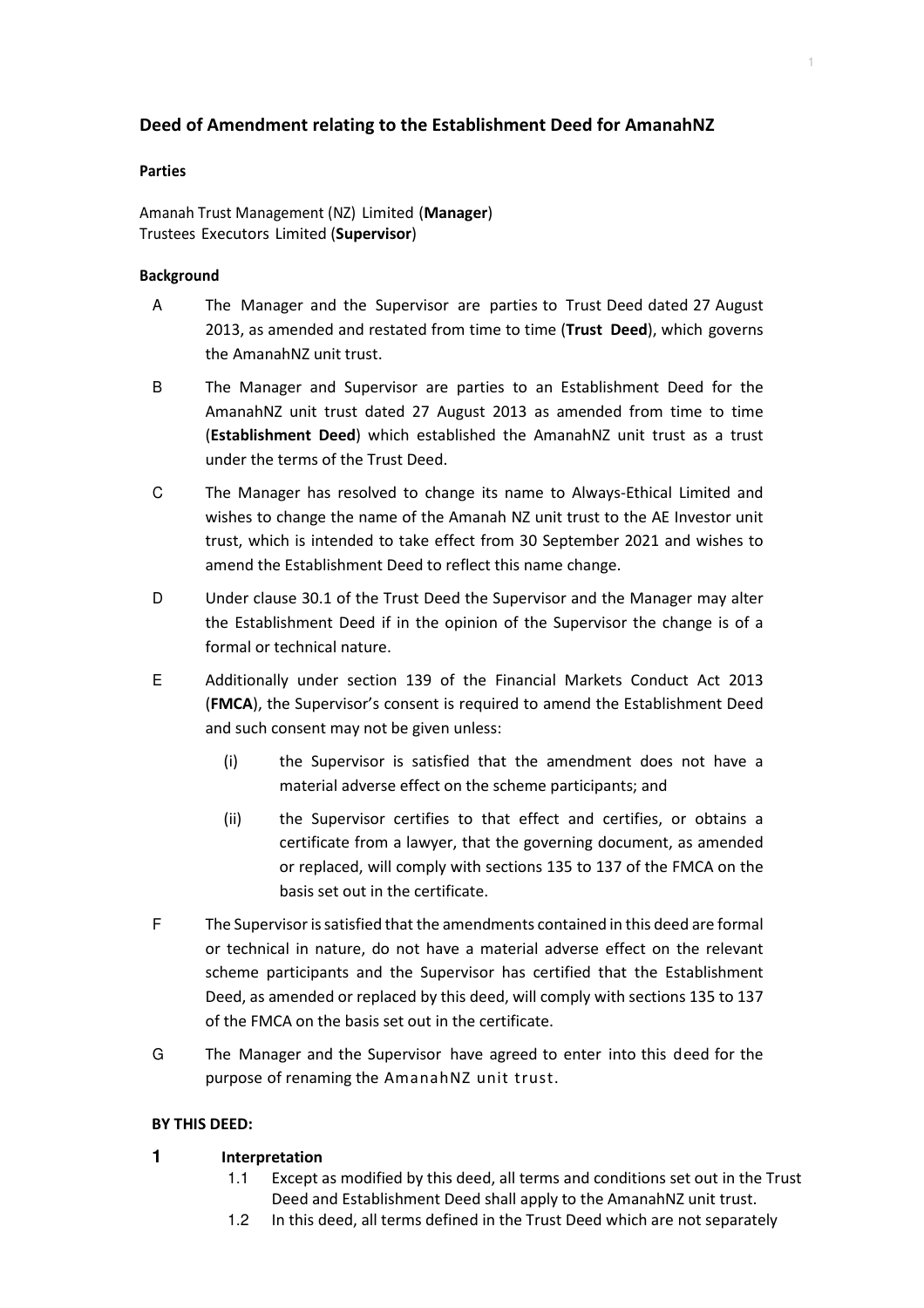defined in this deed shall have the same meanings where used in this deed.

# **2 Name changes and amendments**

The parties agree that with effect from 30 September 2021 (or such other date as agreed by the parties):

- 2.1 the name of the AmanahNZ unit trust shall change to the AE Investor unit trust; and
- 2.2 the Establishment Deed shall be amended and restated in the form set out in Schedule 1 to reflect this name change.

### **3 Confirmation**

Except to the extent varied by this deed, the Trust Deed and the Establishment Deed shall continue in full force and effect.

# **4 Counterparts**

This deed may be signed in counterparts, each of which when taken together will constitute one and the same document.

# **5 Governing law**

This deed shall be governed by and construed in accordance with the laws of New Zealand.

\_\_\_\_\_\_\_\_\_\_\_\_\_\_\_\_\_\_\_\_\_\_\_\_\_\_\_

#### **Executed as a Deed**:

**Date:**  29 September 2021

Director

Executed for and on behalf of **Amanah Trust Management (NZ) Limited** \_\_\_\_\_\_\_\_\_\_\_\_\_\_\_\_\_\_\_\_\_\_\_\_\_\_\_\_

Director

**TRUSTEES EXECUTORS LIMITED** as supervisor of the **AMANAH, KIWISAVER PLAN** by:

. . . . . . . . . . . . . . . . . . . . . . . . . . . . . . . .

Signature of Authorised Signatory

. . . . . . . . . . . . . . . . . . . . . . . . . . . . . . . . Name of Authorised Signatory (print) Shahazad Contractor

Witness to the siganures

Cindy Chan

Kiwisaver Administrator

Auckland

. . . . . . . . . . . . . . . . . . . . . . . . . . . . . . . .

Signature of Authorised Signatory

David Shaw<br>.................................. Name of Authorised Signatory (print)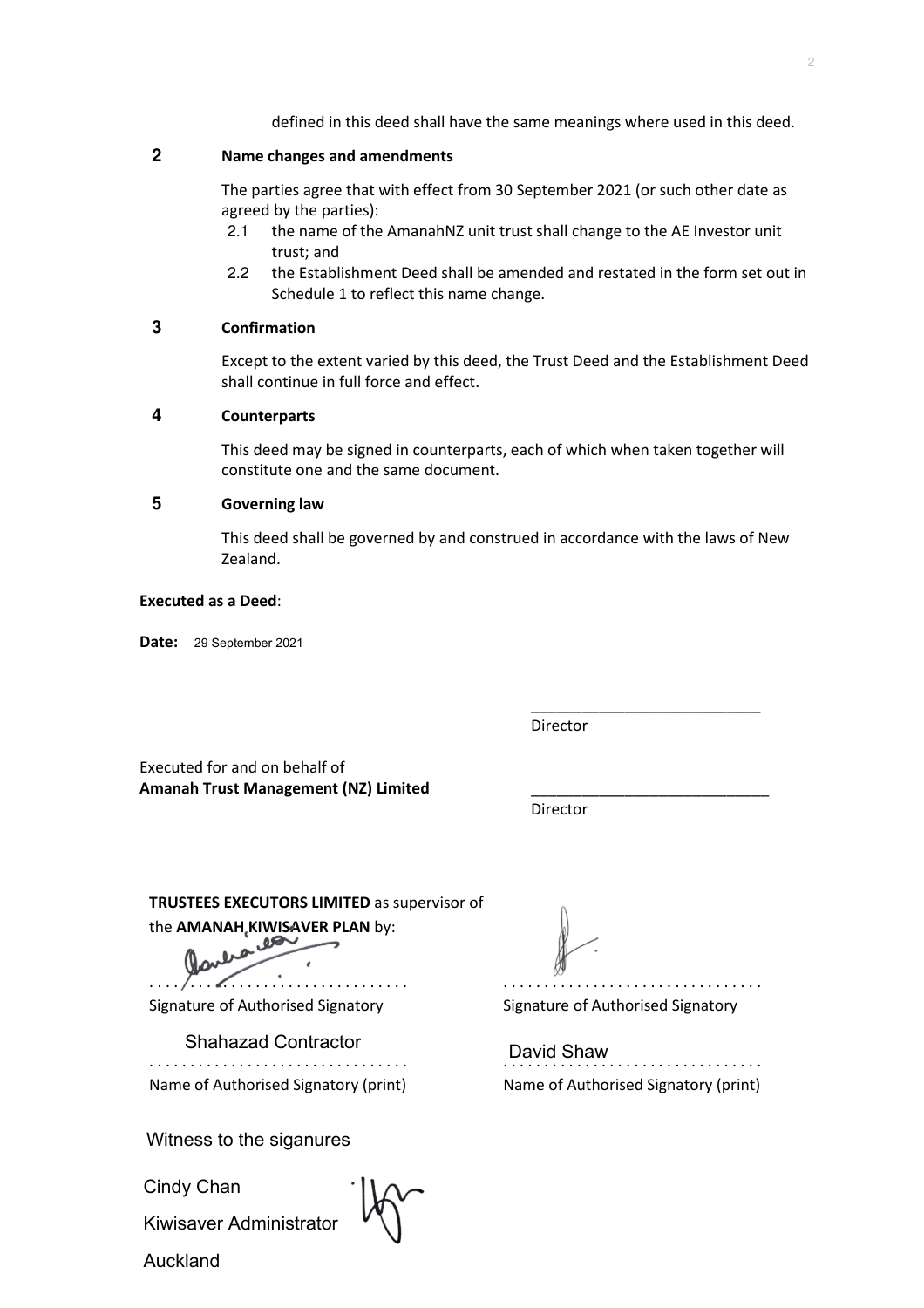defined in this deed shall have the same meanings where used in this deed.

#### **Name changes and amendments 2**

agreed The parties by the agree <sup>ree that with effect from 30 September 2021 (or such other date as<br>parties):</sup> 2.1

- trust; the name <sup>irne</sup> of the AmanahNZ unit trust shall change to the AE Investor unit<br>and 2.2
- Schedule the Establishment Deed shall be amended and restated in the form set out in 1 to reflect this name change.

# **3 Confirmation**

shall Except continue to the extent <sup>sxtent</sup> varied by this deed, the Trust Deed and the Establishment Deed<br>in full force and effect shall continue in full force and effect.

# **<sup>4</sup> Counterparts**

This constitute deed may be signed in counterparts, each of which when taken together will one and the same document.

# **<sup>5</sup> Governing law**

This This deed shall be governed by and construed in accordance with the laws of New<br>Zealand.

#### **Executed** as <sup>a</sup> **Deed:**

**Date:** 29 September 2021

*W\**

Directó

**Director** 

Executed for and on behalf of **Amanah Trust Management (NZ) Limited** *<sup>a</sup>*

**TRUSTEES EXECUTORS LIMITED** as supervisor of the **AMANAH KIWISAVER PLAN** by:

,,,,,,,,,,,,,,,,,,,,,,,,,,,,,,,,,, Signature of Authorised Signatory

Signature of Authorised Signatory

Name of Authorised Signatory (print)

Name of Authorised Signatory (print)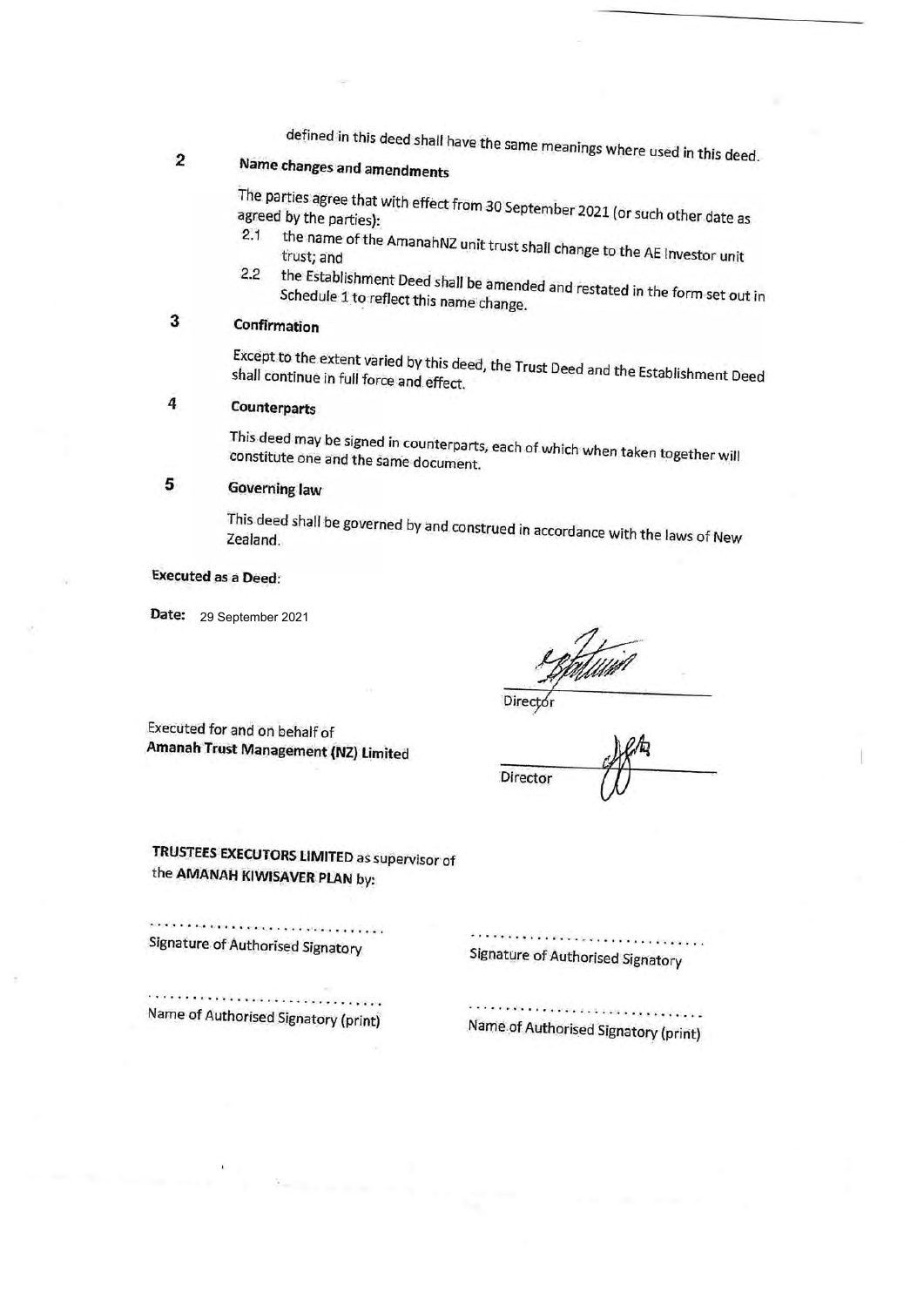Schedule 1 – Amended and Restated Establishment Deed for AmanahNZ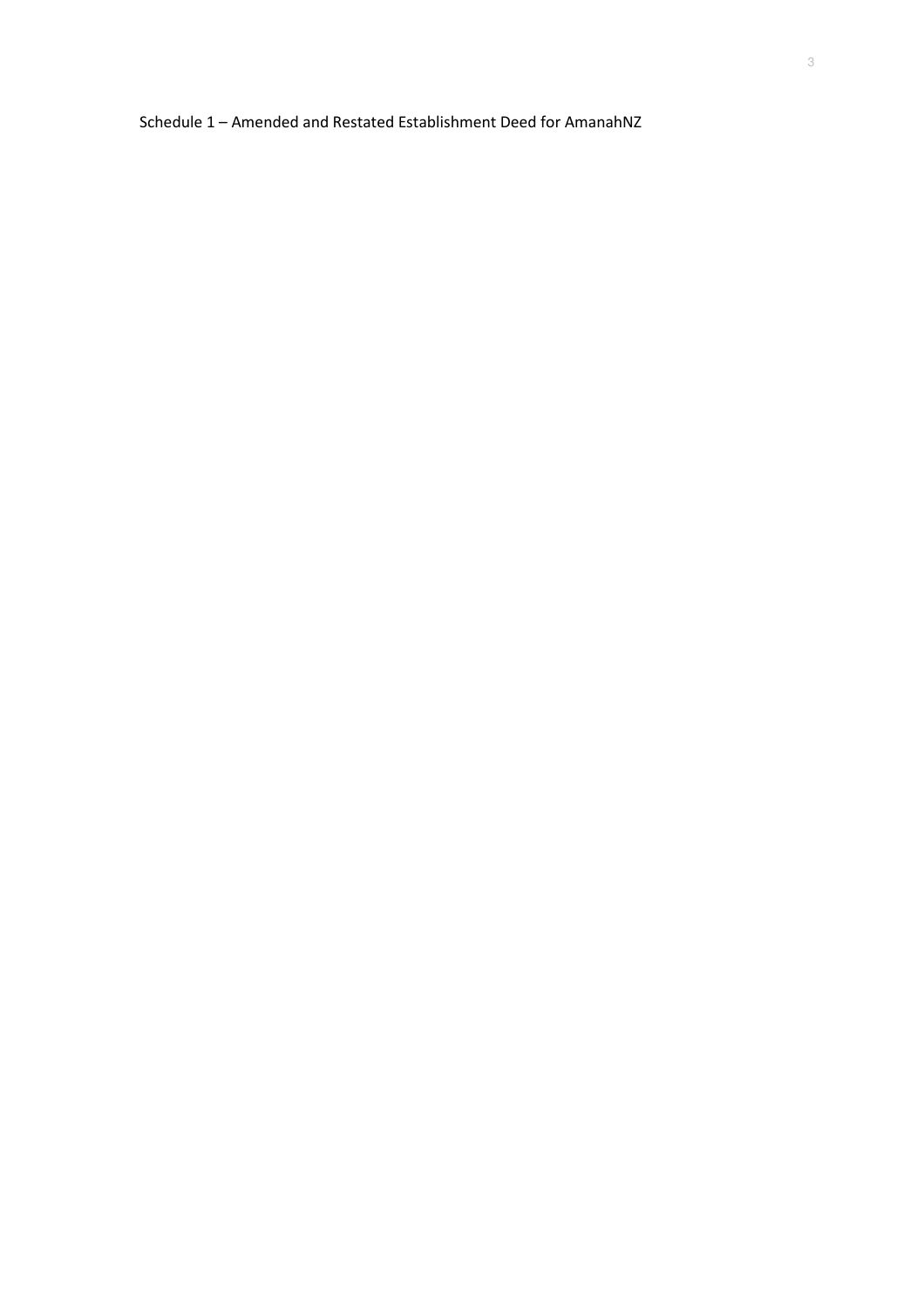#### ESTABLISHMENT DEED

Between: Always-Ethical Limited

And: TRUSTEES EXECUTORS LIMITED

# Establishing AE Investor pursuant to the Master Trust Deed executed contemporaneously with this Deed

\_\_\_\_\_\_\_\_\_\_\_\_\_\_\_\_\_\_\_\_\_\_\_\_\_\_\_\_\_\_\_\_\_\_\_\_\_\_\_\_\_\_\_\_\_\_\_\_\_\_\_\_\_\_\_\_\_\_\_\_\_\_\_\_\_\_\_\_\_\_\_\_\_\_\_\_\_\_\_

Dated this 9<sup>th</sup> day of November 2016 (as amended or amended and restated from time to time)

\_\_\_\_\_\_\_\_\_\_\_\_\_\_\_\_\_\_\_\_\_\_\_\_\_\_\_\_\_\_\_\_\_\_\_\_\_\_\_\_\_\_\_\_\_\_\_\_\_\_\_\_\_\_\_\_\_\_\_\_\_\_\_\_\_\_\_\_\_\_\_\_\_\_\_\_\_\_\_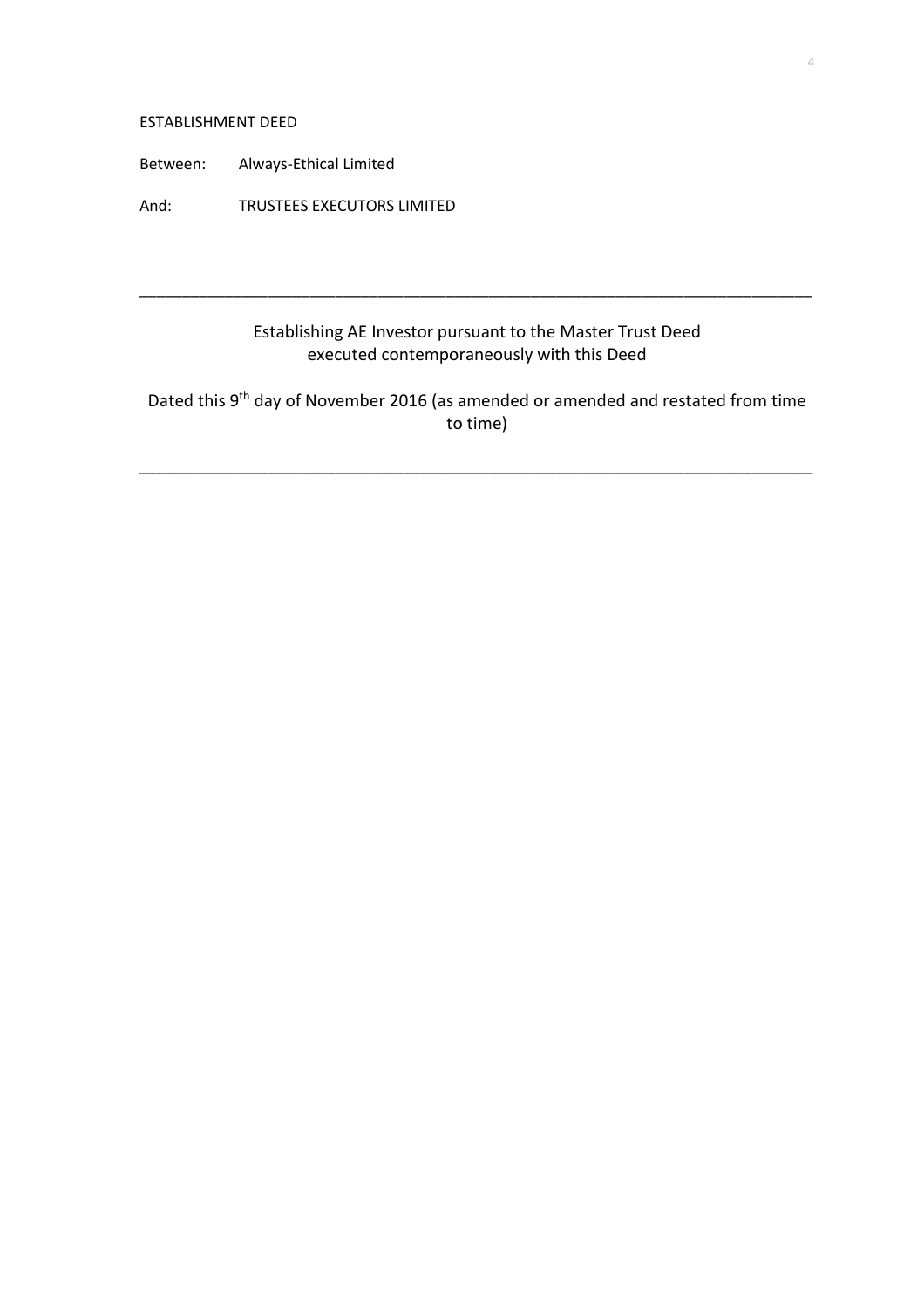This Deed is made on the 9<sup>th</sup> day of November 2016, as amended or amended and restated from time to time

| Between: | (1) Always-Ethical Limited (the Manager) |
|----------|------------------------------------------|
|          |                                          |

**And:** (2) Trustees Executors Limited (the Supervisor)

# **Introduction**

- A Under a trust deed dated 27 August 2013 (as amended by a deed of variation dated 29 June 2015) (**Original Trust Deed**), the Manager and the Supervisor established a unit trust known as AmanahNZ, which was subsequently renamed as AE Invest (**Existing Trust**).
- B Under an amended and restated master trust deed dated 9 November 2016 (**Master Trust Deed**), the Manager and the Supervisor have amended and restated the Original Trust Deed in order to incorporate such provisions as may be necessary and desirable pursuant to the Financial Markets Conduct Act 2013 and to put in place a master trust structure.
- C The Master Trust Deed sets out the terms and conditions on which units in trusts established by the Manager under the Master Trust Deed will be offered for subscription to the public.
- D The Master Trust Deed provides that each trust shall be established by the Manger and the Supervisor entering into an Establishment Deed setting out the specific terms and conditions relating to that Fund.
- E The purpose of this establishment deed is to provide, for the avoidance of doubt, for the establishment of the Existing Trust as a trust under the terms of the Master Trust Deed.

# **It is agreed:**

# **1. INTERPRETATION**

# **1.1. Trust Deed Definitions**

In this Deed all terms defined in the Master Trust Deed which are not separately defined in this Deed have the same meanings where used in this Deed.

# **1.2. Additional Definitions**

In this Deed, unless the context otherwise requires:

**Distribution Date** means such date as the Manager may determine, in its absolute discretion, from time to time.

**Distribution Period** means such period as the Manager may determine, in its absolute discretion, from time to time commencing on the day following a Distribution Date or, in the case of the first Distribution Date, on the date of this Deed and ending on the first Distribution Date.

**Ethical Mandate** means a mandate established under clause 3.3 of this Deed. **Fund** means the trust fund established by the Original Trust Deed known as AE Invest and continued and established under the Master Trust Deed by this Deed. **Special Units** means units issued by the Manager that are invested in accordance with

the restricted investment mandate but do not have the same terms and conditions as the ordinary units as to fees and redemption.

1.3. References to the Master Trust Deed means the Master Trust Deed as from time to time amended or supplemented.

# **2. CREATION OF FUND**

**2.1. Establishment and continuation of the Fund**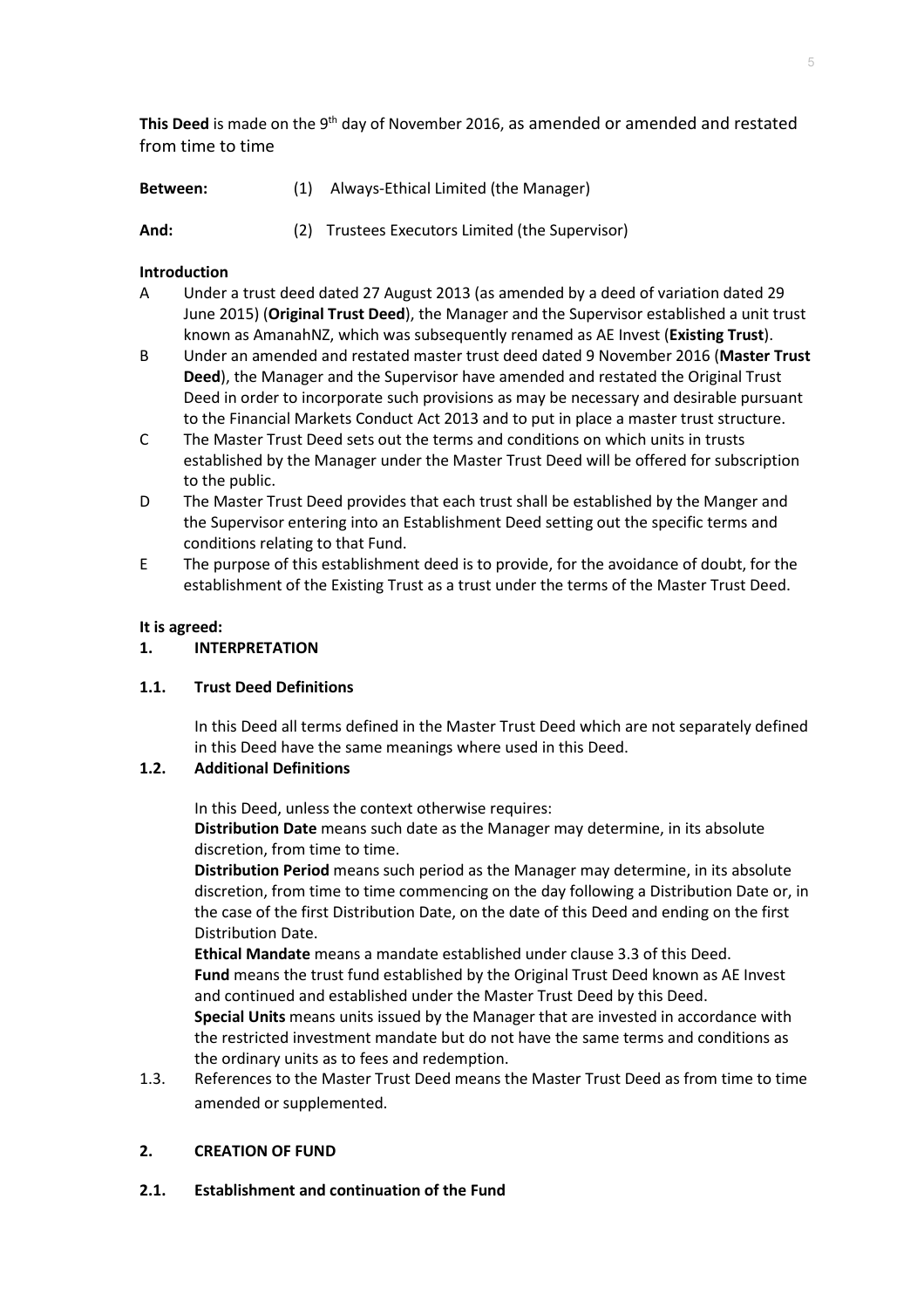Upon the execution of this Deed, the trusts created by this Deed and the Master Trust Deed in respect of the Fund will be deemed to have been established on the Effective Date. For the avoidance of doubt, it is intended that AE Invest will continue to operate as the same trust fund before and after the Effective Date, but will be governed and administered as provided in this Deed and in the Master Trust Deed.

# **2.2. Name of Fund**

The Fund established under this Deed is named AE Invest (formerly known as AmanahNZ).

- 2.3. The Fund shall be entitled to make a Regulated Offer and to issue Units in accordance with the Master Trust Deed and this Establishment Deed on such other terms and conditions as contained in the Fund's Disclosure Documents.
- 2.4. The Manager, after it as offered to issue Units in the Fund to the public may issue Special Units which shall have the same terms and other Units issued in the Fund except for the terms of redemption and fees.

# **3. AUTHORISED INVESTMENTS**

### **3.1. Authorised Investments**

The investment policies and objectives of the Fund are as specified in the Fund's SIPO.

# **3.2. The Fund's sole activity**

The Fund's sole activity, to be affected via the Manager, is the raising of money (in US dollars) by issuing Units to Investors and investing the money raised in accordance with the Ethical Mandate described in clause 3.3 below with the purpose of earning Halal profits in conformity with the precepts of Shari'ah Law.

# **3.3. Ethical Mandate**

The Fund has an ethical mandate which restricts investment activities to hose specified by the SIPO. The Ethical Mandate must comply with the ethical standards of Shari'ah law set by the Accounting and Auditing Organisation of Islamic Financial Institutions (AAOIFI). Issue and Valuation Dates and Issue Price

### **3.4. Issue Dates**

Units may only be issued on, or with effect from, a Valuation Day. Units will be issued on the Valuation Day following receipt of Application monies or, if Application monies are received by 2pm on a Valuation Day, Units will be issued on that Valuation Day. If an Application is received after 2pm on a Valuation Day, the Application will be processed on the next Valuation Day. All Application monies will be held on trust for subscribers presently in either AE Nominees Limited's New Zealand Dollar account with ASB 12- 3198-0066681-00\* or (US Dollar) account number 268535370USD-26 until the Units are issued\*\*. Any interest earned on Application monies pending issue of Units will be credited to the Manager to cover the costs of administering the Bank Account. \* if the Subscriber applied for units in NZD the Manager may in its absolute discretion hold the funds until it has in excess of NZD \$20,000 (or such other sum as it may from time to time determine) before it transfers the funds to the USD account and the subscriber accepts the conversion to USD shall at the rate provided by the AE Nominees Limited in the ordinary course of the Bank's business.

\*\* for the avoidance of doubt the Supervisor may change the bank account as per its powers under the Master Trust Deed.

### **3.5. Valuation Days**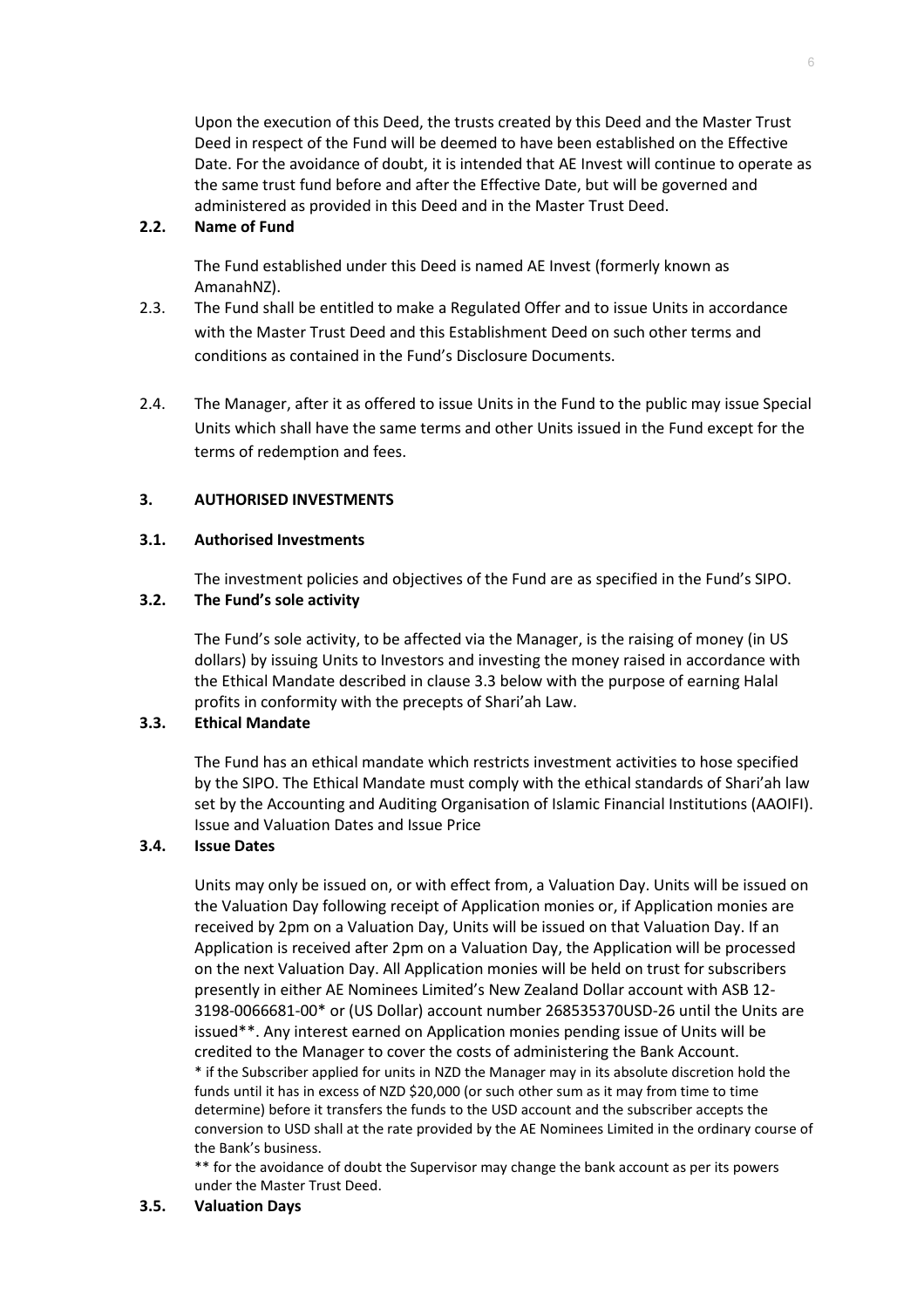The Valuation Days for the Fund are each trading day of the US stock exchanges and each other days as the Manage decides (being in addition to or in substitution for the existing Valuation Days).

# **3.6. Alternative Valuation Days**

The Manager may value the Funds less frequently if, for reasons beyond the Manager's control, valuation is impossible on the day in question.

# **3.7. Issue Price**

The Issue Price of Units calculated on each Valuation Day shall equal the Net Asset Value per unit on that day.

# **4. MINIMUM INVESTMENT AND MINIMUM TRANSFERS AMOUNT**

# **4.1. Minimum Amount**

The minimum initial amount that can be invested in the Fund (if any) will be determined by the Manager and disclosed in the Disclosure Documents. The Manager may accept Applications for amount less than the minimum initial amount so disclosed.

# **4.2. Minimum Transfer**

The minimum number of Units which can be transferred (if any) will eb determined by the Manager and disclosed in the Disclosure Documents. The Manager may waive any such minimum requirement at its discretion.

# **5. DISTRIBUTIONS**

# **5.1. Distributions at Manager's discretion**

The Manager may determine to make a Distribution from the Fund at its absolute discretion.

# **5.2. Distributable Income**

On of before any Distribution Date, the Manger shall decide whether to make a Distribution on that date and if so how much that Distribution should be. No prior notice to Investors is required of the Manager's decision.

# **5.3. Capital or income**

Distributions may be of capital and/or income as determined by the Manager in its absolute discretion.

# **5.4. Distributions**

- 5.4.1. On any Distribution Date, the Manager shall calculate the Distribution (if any) per Unit by dividing the gross amount to be distributed on such Distribution Date by the number of Units on Issue.
- 5.4.2. Subject to clause 15.2(e) of the Master Trust Deed, each Investor on the relevant Distribution Date shall receive the same Distribution per Unit irrespective of the period during which the Investor has held the relevant Units.

# **5.5. Period of Distribution**

Following the calculation of the Distribution per Unit pursuant to clause 5.4, the Distributions shall be distributed by the Manager as soon as practicable (but no later than 30 Business Days) after the Distribution Date together with a distribution statement.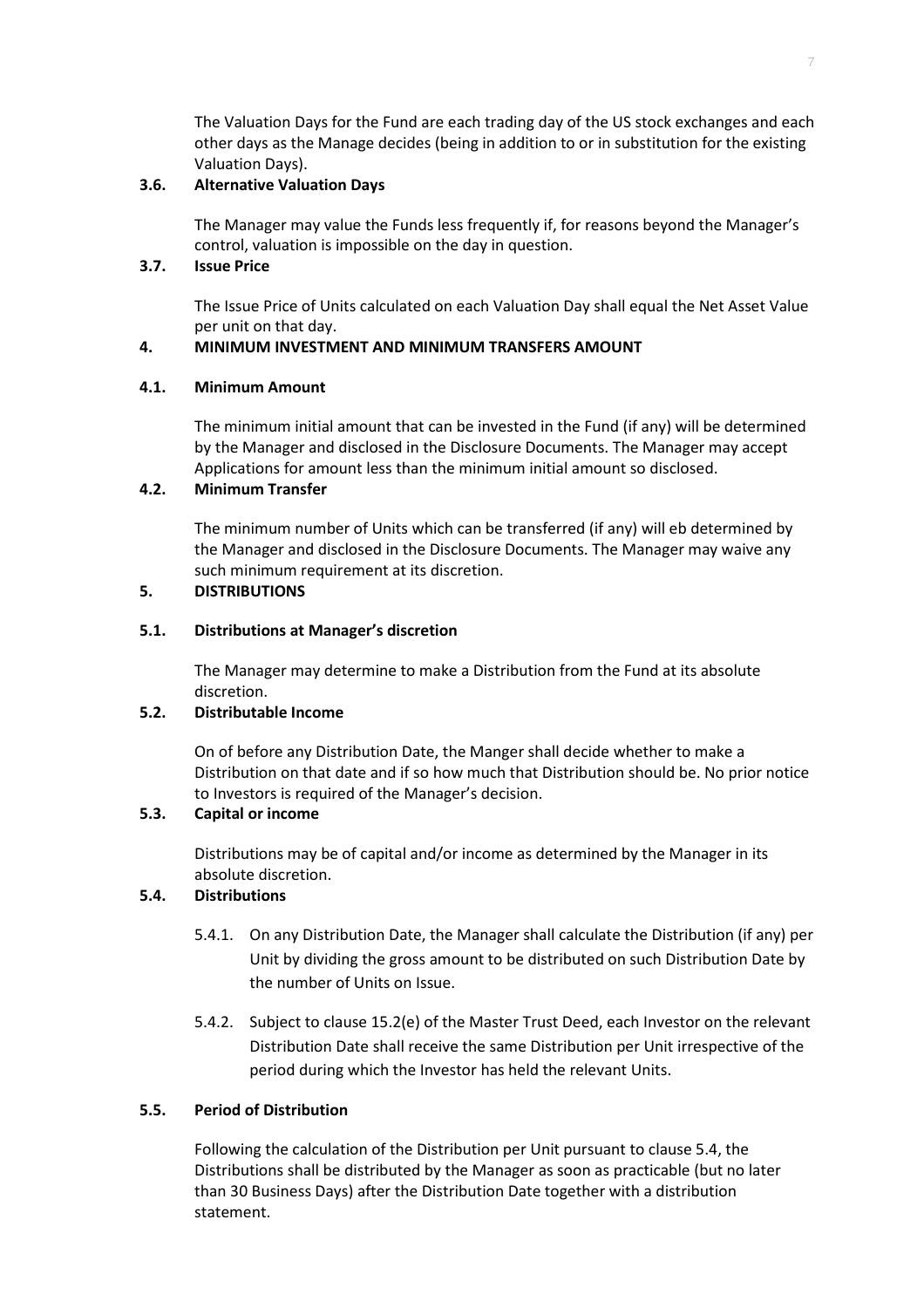#### **6. BORROWING**

The Fund is expressly forbidden from borrowing against the assets of the Fund.

# **7. FINANCIAL YEAR**

The financial year for the Fund will end on the  $31<sup>st</sup>$  March each year.

# **8. REDEMPTION OF UNITS**

# **8.1. Redemption Dates**

Subject to clause 8.12 and 8.13 of the Master Trust Deed, Units will be redeemed as determined by the Manager and specified in the Disclosure Documents. If a Withdrawal Request is received after 5 pm on any day, it will be deemed to have been received on the following Business Day. The Manager may in its sole discretion redeem Units with effect from an earlier Valuation Day.

# **8.2. Withdrawal Price**

The Withdrawal Price of Units calculate on each Valuation Day shall equal the Net Asset Value pe Unit on that day.

# **8.3. Payment of Withdrawal Price**

Subject to clauses 8.7(d) and 8.7(e) of the Master Trust Deed, the Withdrawal Price shall be paid as soon as practicable but within seven Business Days of the relevant Valuation Date.

# **9. FEES**

# **9.1. Management Fee**

The Manager shall be entitled to charge the Fund and retain for its own use a management fee as determined by the Manager and specified in the Disclosure Documents. The management fee is payable by the Supervisor out of the Fund within 14 days of the end of the applicable fee calculation period.

# **9.2. Manager's Performance Fee**

The Manager shall be entitled to charge the Fund and retain for its own use a performance fee as determined by the Manager and specified in the Disclosure Documents. The performance fee is payable by the Supervisor out of the Fund within 14 days of the end of the applicable fee calculation period.

# **9.3. Supervisor's Fees**

- 9.3.1. The Supervisor shall be paid a fee at the times and in the amounts agreed in writing by the Manager and the Supervisor.
- 9.3.2. The Supervisor may also charge special fees in accordance with clause 22.2 of the Master Trust Deed for the services and in the amounts agreed in writing by the Manager and the Supervisor.

### **10. MASTER TRUST DEED**

Except as modified by the terms of this Deed, all the terms and conditions set out in the Master Trust Deed shall apply to the Fund.